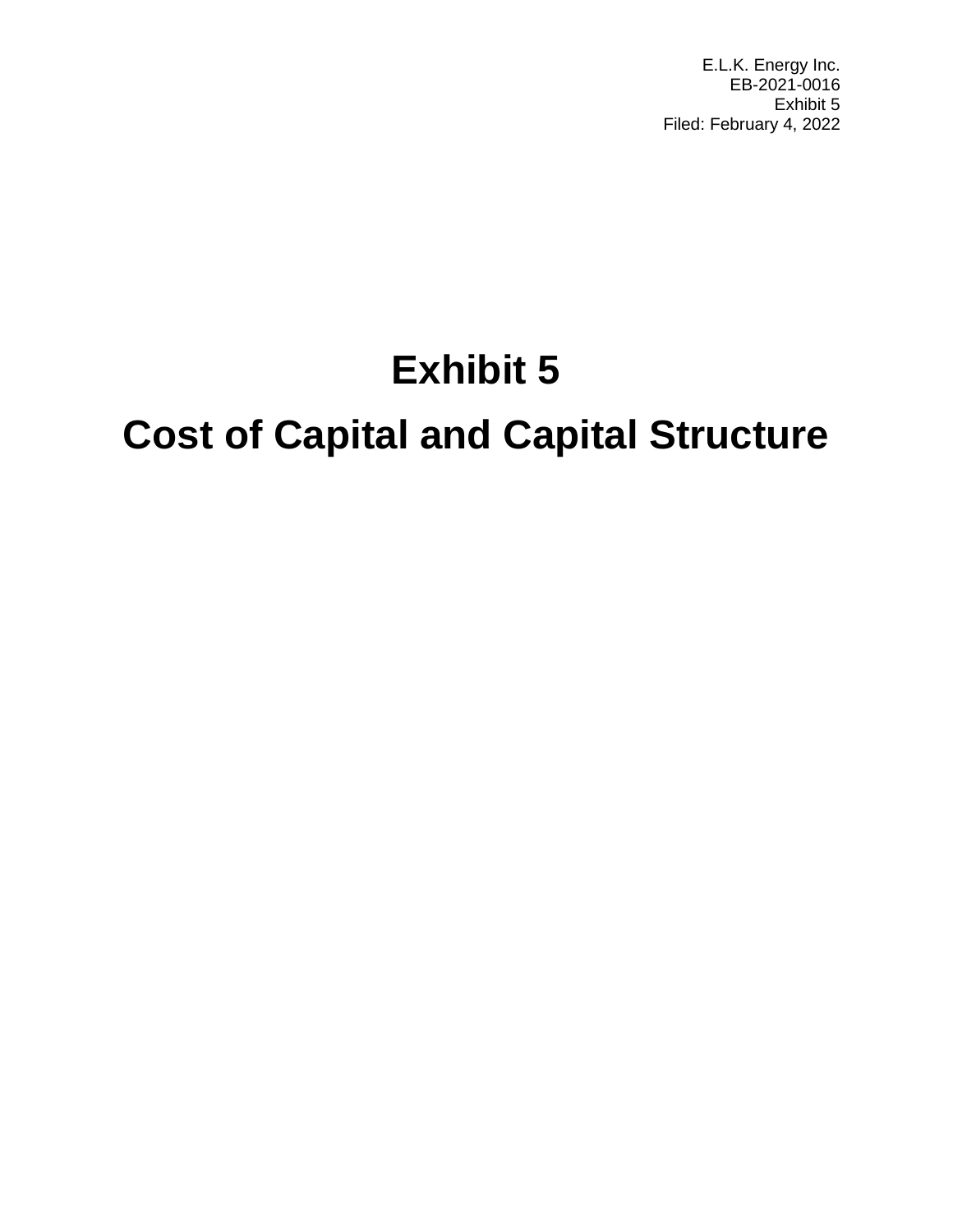E.L.K. Energy Inc.<br>EB-2021-0016 Exhibit 5 Filed: February 4, 2022

# **TABLE OF CONTENTS**

| 1.4 |  |
|-----|--|
|     |  |
| 1.6 |  |
|     |  |
| 1.8 |  |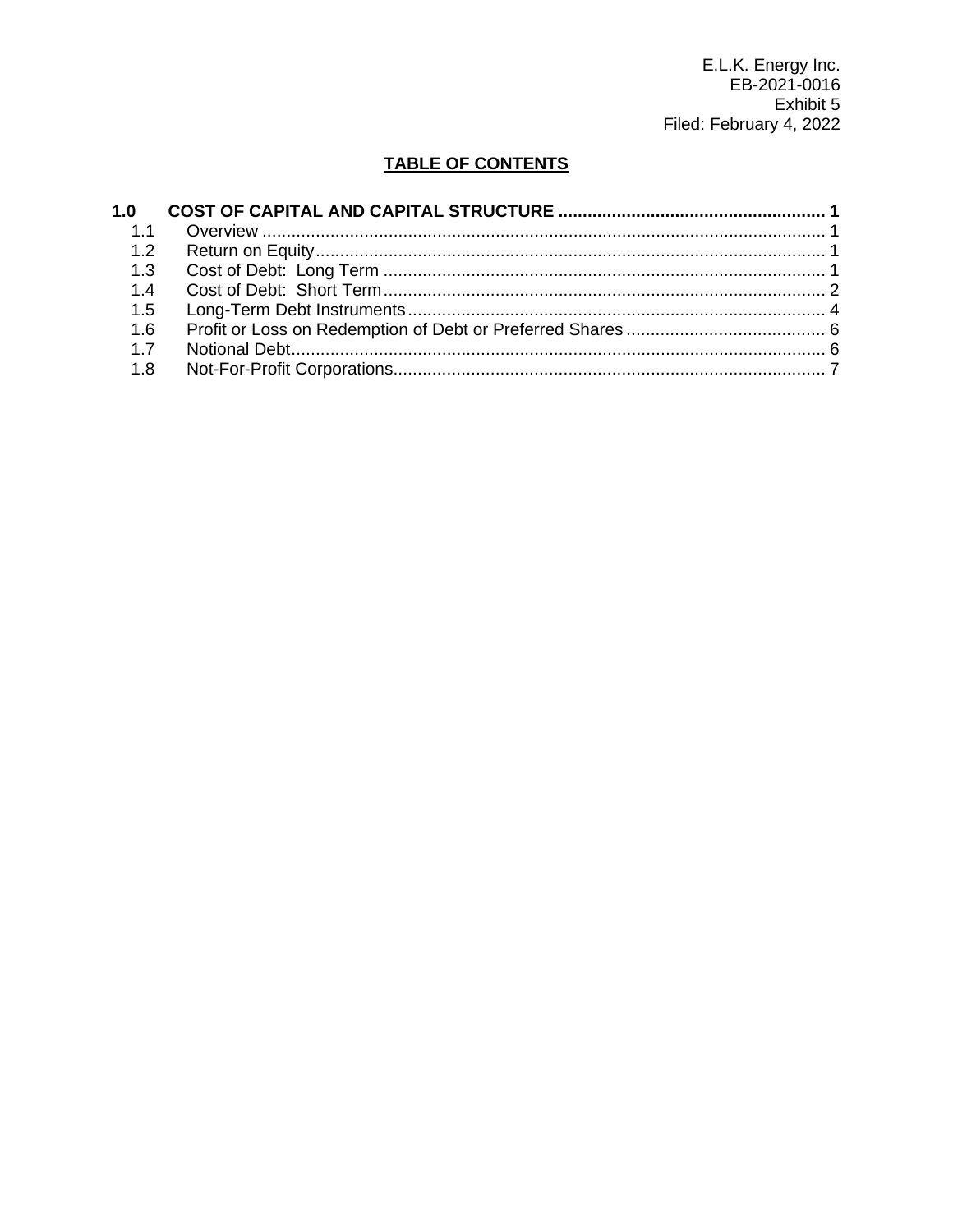E.L.K. Energy Inc. EB-2021-0016 Exhibit 5 Tab 1 Page 1 of 9 Filed: February 4, 2022

# <span id="page-2-0"></span>**1.0 COST OF CAPITAL AND CAPITAL STRUCTURE**

### <span id="page-2-1"></span>**1.1 OVERVIEW**

 The purpose of this exhibit is to summarize the method and cost of financing capital requirements for the 2022 Test Year.

E.L.K. has a deemed capital structure consistent with that approved by the OEB in the *"Report of* 

*the OEB on the Cost of Capital for Ontario's Regulated Utilities"* issued December 11, 2009. This

capital structure is 56% long-term debt, 4% short-term debt and 40% equity.

8 In this application, where appropriate, E.L.K. has used the most recent cost of capital parameters issued by the Board on October 28, 2021. These are:

- 10 Long-Term Debt: 3.49% (for Affiliated Debt)
- 11 Short-Term Debt: 1.17%, and
- 12 Return on Equity: 8.66%

 E.L.K. does not have affiliated debt. For the cost of Long-Term Debt, E.L.K. has used a blended rate of 2.83% which represents the weighted average of third-party debt at rate of 1.36% and notional debt at the OEB approved Long Term Debt rate.

 E.L.K. confirms that that the cost of capital parameters currently used in this application will be updated as necessary to reflect those approved by the OEB at the time of their Decision regarding this proceeding.

## <span id="page-2-2"></span>**1.2 RETURN ON EQUITY**

 As outlined above, in this application E.L.K. has used the cost of capital parameters issued by the Board on October 28, 2021 for 2022 COS rate applications which specifies a return on equity of 8.66%.

## <span id="page-2-3"></span>**1.3 COST OF DEBT: LONG TERM**

 E.L.K. is requesting recovery of the cost of Long Term Debt for the 2022 Test Year at an average rate of rate 2.83%. This rate represents the weighted average of a forecast interest rate on a Term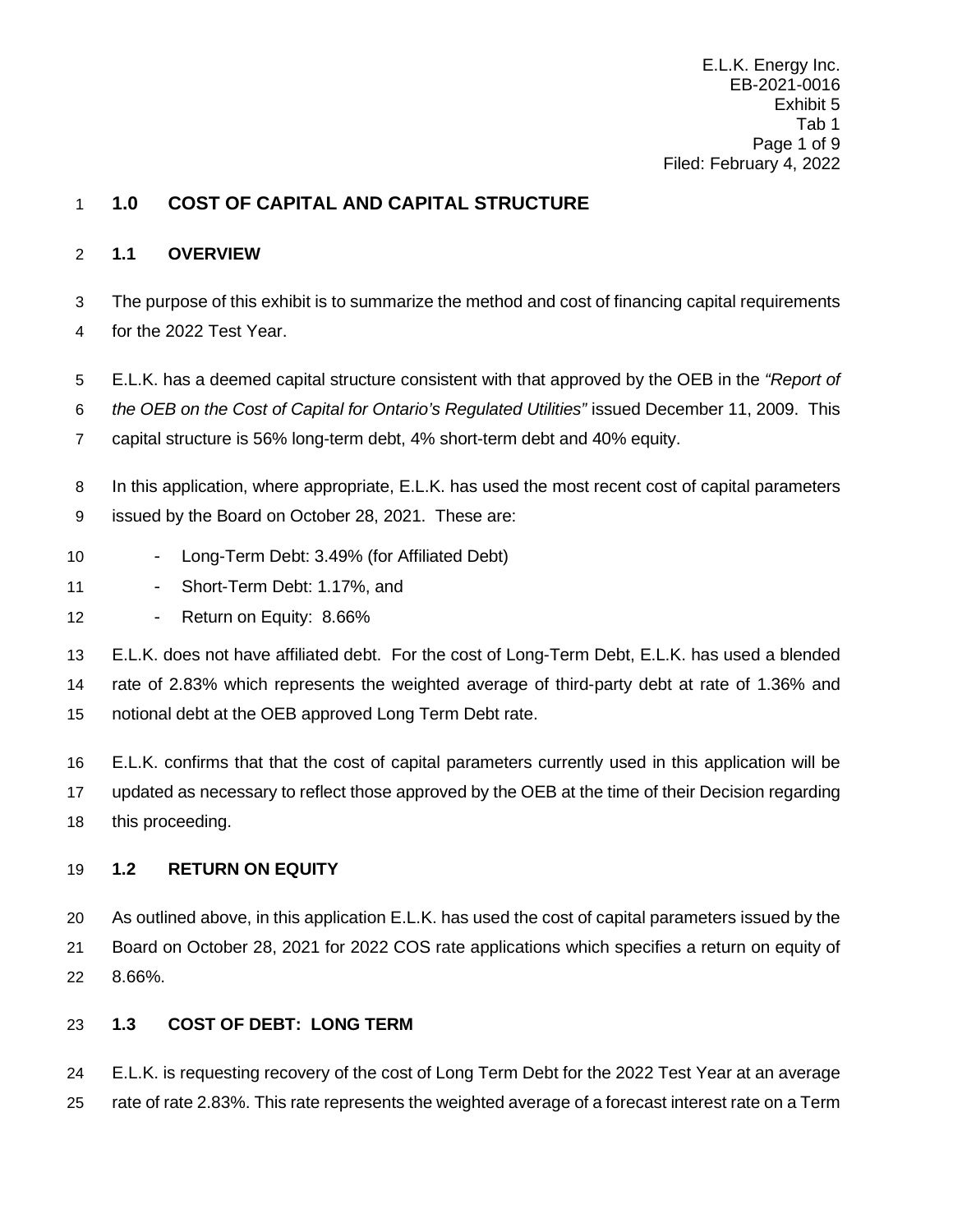E.L.K. Energy Inc. EB-2021-0016 Exhibit 5 Tab 1 Page 2 of 9 Filed: February 4, 2022

 Loan with the CIBC in the amount of \$2,400,000 at a rate of 1.36%, and Notional Debt of \$5,339,732 at the OEB Long Term Debt rate of 3.49%.

 The current Term Loan with the CIBC is due to mature on July 2, 2022. Given current upward pressure on interest rates, it is expected that this Loan will be required to be financed at a rate higher than the current 2021 rate of 1.073% (documentation of the 1.073% loan is provided in Exhibit 5, Tab 1, Attachment 1). E.L.K. intends to replace the matured 1-year Term Loan with a 4-year term loan at the prevailing interest rate as of July 3, 2022. This rate is currently uncertain and E.L.K. has used a placeholder rate of 1.36%, pending update at the interrogatory stage of this proceeding.

 With respect to financing Notional Debt, E.L.K. acknowledges that using the OEB Long Term debt rate is a departure from the usual practice of Notional Debt being funded at the weighted average cost of outstanding Long Term Debt. The reason for this departure is that current practice would require Notional Debt to be funded at 1.36% which will cause E.L.K. to be "locked" in to a low interest rate in advance of the time that Notional Debt (or part thereof) could be funded through actual borrowing. This will cause E.L.K. to under recover actual interest costs for up to a 5-year period, thereby impacting the financial ongoing financial viability of the utility.

## **Table 5-1**

| <b>Long-Term Debt</b>       | <b>Deemed LT</b><br><b>Debt</b> | Weighting | <b>Deemed Rate</b>            | <b>Weighted Rate</b> |
|-----------------------------|---------------------------------|-----------|-------------------------------|----------------------|
| CIBC Loan                   | \$2,400,000                     | 31.0%     | 1.36%                         | 0.4217%              |
| <b>Notional Debt</b>        | \$5,339,732                     | 69.0%     | 3.49%                         | 2.4078%              |
| <b>Total Deemed LT Debt</b> | \$7,739,732                     | 100.0%    |                               |                      |
|                             |                                 |           | Weighted-Average LT Debt Rate | 2.8295%              |

## <span id="page-3-0"></span>**1.4 COST OF DEBT: SHORT TERM**

In this application, E.L.K. has used the cost of capital parameters issued by the Board on October

28, 2021 for 2022 COS rate applications which specifies a deemed short term debt rate of 1.17%.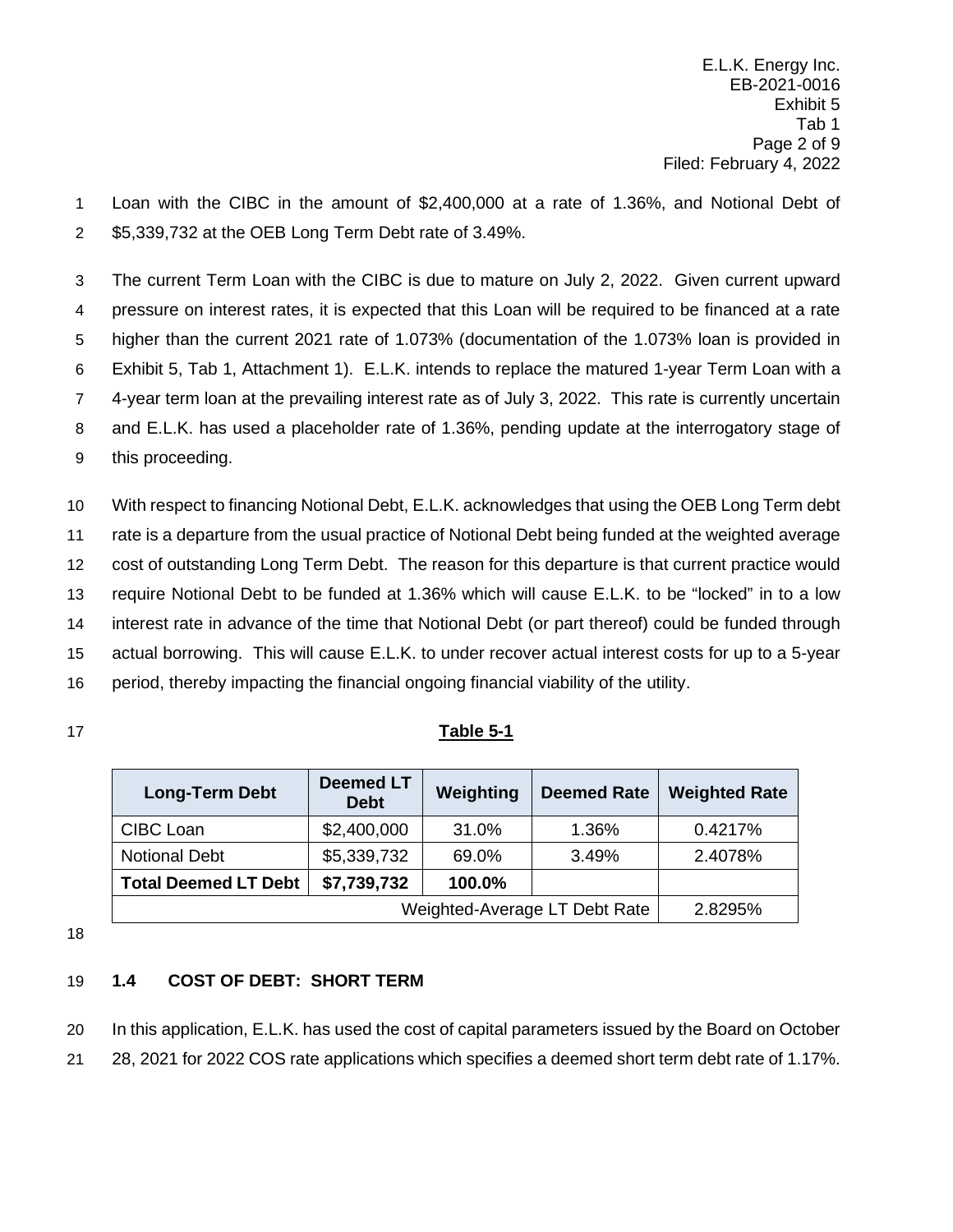E.L.K. Energy Inc. EB-2021-0016 Exhibit 5 Tab 1 Page 3 of 9 Filed: February 4, 2022

 Below is Chapter 2 Appendix 2-OA that provides the elements of the capital structure and cost of capital for the 2012 Board-approved amounts and the 2022 Test Year. In 2022, the weighted average cost of capital is 5.10%. This rate, applied to the rate base of \$13,820,951, results in a return on rate base of \$704,223. Exhibit 2, Tab 1 provides the supporting information in the calculation of rate base.

It is noted that E.L.K.'s 5.10% weighted average cost of capital is less than the 5.47% weighted

average cost of capital as derived from the OEB 2022 Cost of Capital Parameters letter dated

October 28, 2021.

|                         |                     |                                                                                | <u>Table 5-2</u>                                              |                  |           |
|-------------------------|---------------------|--------------------------------------------------------------------------------|---------------------------------------------------------------|------------------|-----------|
|                         |                     |                                                                                | Appendix 2-OA<br><b>Capital Structure and Cost of Capital</b> |                  |           |
|                         |                     | This table must be completed for the last OEB-approved year and the test year. |                                                               |                  |           |
|                         |                     | Last OEB-approved year:                                                        | 2012                                                          |                  |           |
| Line<br>No.             | <b>Particulars</b>  | <b>Capitalization Ratio</b>                                                    |                                                               | <b>Cost Rate</b> | Return    |
|                         | Debt                | $(\%)$                                                                         | (\$)                                                          | $(\%)$           | (5)       |
| 1                       | Long-term Debt      | 56.00%                                                                         | \$7,025,249                                                   | 2.71%            | \$190,384 |
| $\overline{\mathbf{2}}$ | Short-term Debt     | (1)<br>4.00%                                                                   | \$501,804                                                     | 2.08%            | \$10,438  |
| 3                       | <b>Total Debt</b>   | 60.0%                                                                          | \$7,527,053                                                   | 2.67%            | \$200,822 |
|                         | Equity              |                                                                                |                                                               |                  |           |
| 4                       | Common Equity       | 40.00%                                                                         | \$5,018,035                                                   | 9.12%            | \$457,645 |
| 5                       | Preferred Shares    | 0.00%                                                                          | \$ -                                                          | 0.00%            | s.        |
| 6                       | <b>Total Equity</b> | 40.0%                                                                          | \$5,018,035                                                   | 9.12%            | \$457,645 |
| 7                       | Total               | 100.0%                                                                         | \$12,545,088                                                  | 5.25%            | \$658,467 |
|                         |                     |                                                                                |                                                               |                  |           |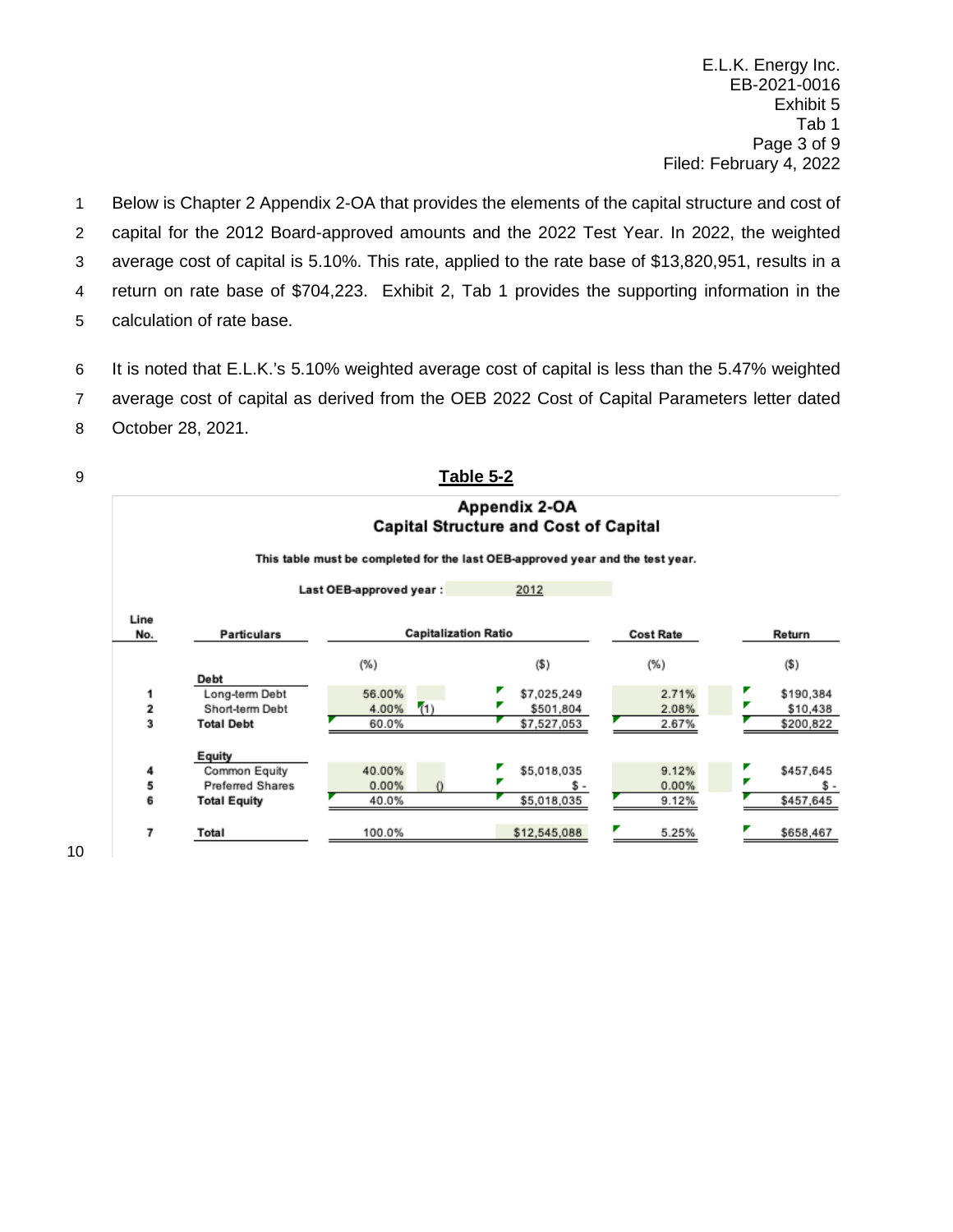|                |                         | <b>Test Year:</b>           | 2022         |                  |               |
|----------------|-------------------------|-----------------------------|--------------|------------------|---------------|
| Line<br>No.    | <b>Particulars</b>      | <b>Capitalization Ratio</b> |              | <b>Cost Rate</b> | <b>Return</b> |
|                |                         | $(\%)$                      | ( \$)        | $(\%)$           | (3)           |
|                | <b>Debt</b>             |                             |              |                  |               |
|                | Long-term Debt          | 56.00%                      | \$7,739,732  | 2.83%            | \$218,997     |
| $\overline{2}$ | Short-term Debt         | 4.00%<br>(1)                | \$552,838    | 1.17%            | \$6,468       |
| 3              | <b>Total Debt</b>       | 60.0%                       | \$8,292,570  | 2.72%            | \$225,465     |
|                | <b>Equity</b>           |                             |              |                  |               |
| 4              | Common Equity           | 40.00%                      | \$5,528,380  | 8.66%            | \$478,758     |
| 5              | <b>Preferred Shares</b> | $0.00\%$                    | \$-          | $0.00\%$         | \$-           |
| 6              | <b>Total Equity</b>     | 40.0%                       | \$5,528,380  | 8.66%            | \$478,758     |
| 7              | Total                   | 100.0%                      | \$13,820,951 | 5.10%            | \$704,223     |

# <span id="page-5-0"></span>2 **1.5 LONG-TERM DEBT INSTRUMENTS**

1

3 Outlined below is OEB Appendix 2-OB listing E.L.K.'s long-term debt instruments and cost of

4 long-term debt from 2016 to the 2022 test year.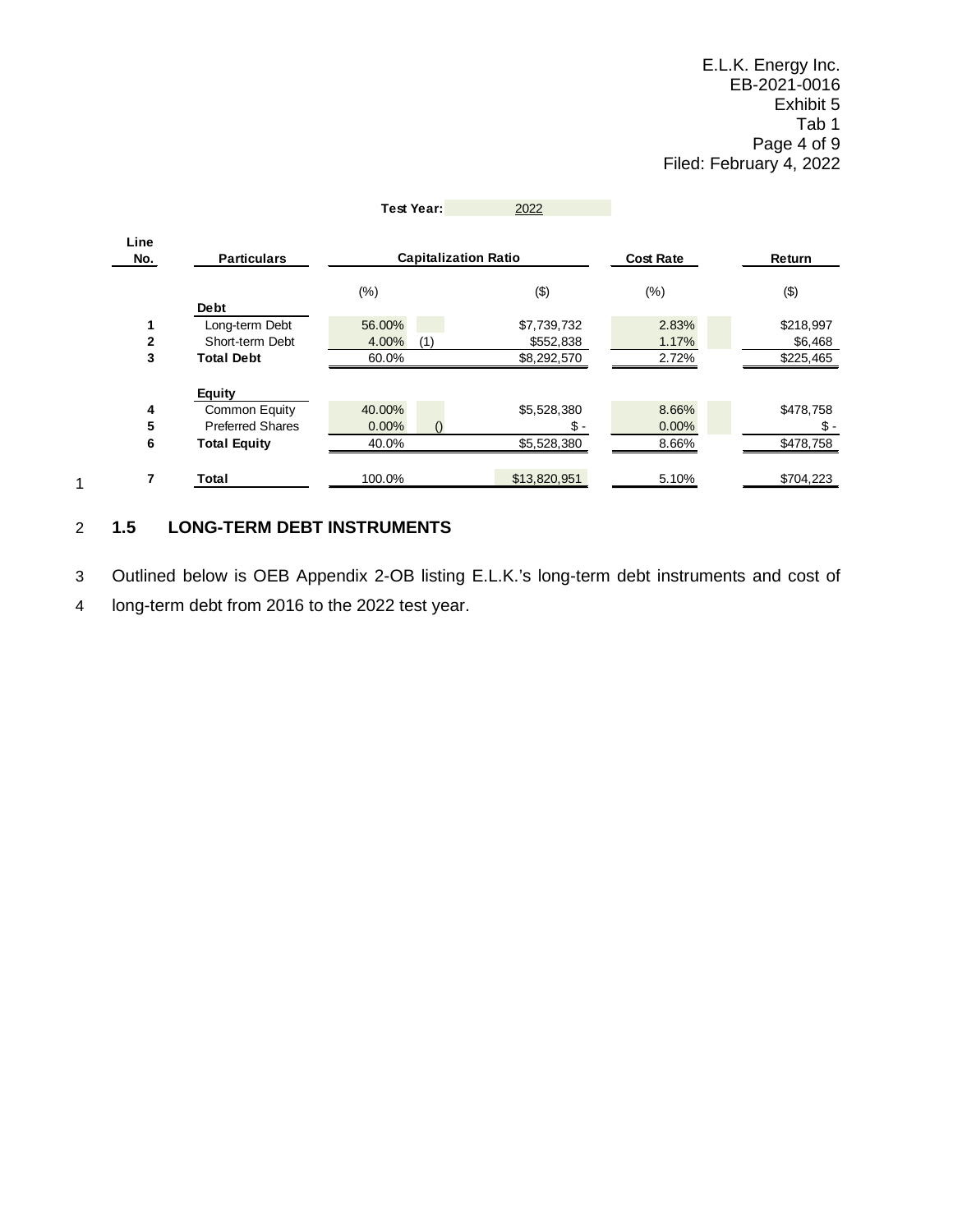E.L.K. Energy Inc. EB-2021-0016 Exhibit 5 Tab 1 Page 5 of 9 Filed: February 4, 2022



#### **Appendix 2-OB Debt Instruments**

#### **This table must be completed for all required historical years, the bridge year and the test year.**

**Year** 2016

| Row   | Description    | Lender         | Affiliated or Third-<br>Party Debt? | Fixed or<br>Variable-Rate? | Start Date | Term<br>(vears) | Principal<br>(S) | Rate $(%)^2$ | Interest $(S)$ | Additional<br>Comments, if any |
|-------|----------------|----------------|-------------------------------------|----------------------------|------------|-----------------|------------------|--------------|----------------|--------------------------------|
|       | 1 TD Term Loan | <b>TD Bank</b> | Third-Party                         | <b>Fixed Rate</b>          | 30-Jun-15  |                 | 4.600.000        | $0.0163$ \$  | 74.980.00      |                                |
|       |                |                |                                     |                            |            |                 |                  |              |                |                                |
|       |                |                |                                     |                            |            |                 |                  |              |                |                                |
| Total |                |                |                                     |                            |            |                 | 4,600,000        | $.63\%$ \$   | 74,980.00      |                                |

**Notes**

1 If financing is in place only part of the year, separately calculate the pro-rated interest in the year and input in the cell.

2 Input actual or deemed long-term debt rate in accordance with the guidelines in *The Report of the Board on the Cost of Capital for Ontario's Regulated Utilities* , issued December 11, 2009, or with any subsequent update issued by the OEB.

3 Add more lines above row 12 if necessary.

|       |                |                | Year                                | 2017                       |                   |                 |                  |             |                    |                                |
|-------|----------------|----------------|-------------------------------------|----------------------------|-------------------|-----------------|------------------|-------------|--------------------|--------------------------------|
| Row   | Description    | Lender         | Affiliated or Third-<br>Party Debt? | Fixed or<br>Variable-Rate? | <b>Start Date</b> | Term<br>(years) | Principal<br>(5) | Rate (%)    | Interest $($ math) | Additional<br>Comments, if any |
|       | 1 TD Term Loan | <b>TD Bank</b> | Third-Party                         | <b>Fixed Rate</b>          | 30-Jun-16         |                 | 4,100,000        | 0.02S       | 82,000.00          |                                |
|       |                |                |                                     |                            |                   |                 |                  |             |                    |                                |
|       |                |                |                                     |                            |                   |                 |                  |             |                    |                                |
| Total |                |                |                                     |                            |                   |                 | 4,100,000        | $2.00\%$ \$ | 82,000.00          |                                |

**Notes**

1 If financing is in place only part of the year, separately calculate the pro-rated interest in the year and input in the cell.

2 Input actual or deemed long-term debt rate in accordance with the guidelines in *The Report of the Board on the Cost of Capital for Ontario's Regulated Utilities* , issued December 11, 2009, or<br>3 Add more lines above row

**Year** 2018

| Row   | Description      | Lender           | Affiliated or Third-<br>Party Debt? | Fixed or<br>Variable-Rate? | <b>Start Date</b> | Term<br>(vears) | Principal<br>(S) | Rate (%)    | Interest (\$) | Additional<br>Comments, if anv |
|-------|------------------|------------------|-------------------------------------|----------------------------|-------------------|-----------------|------------------|-------------|---------------|--------------------------------|
|       | 1 CIBC Term Loan | <b>CIBC Bank</b> | Third-Party                         | <b>Fixed Rate</b>          | 30-Jun-17         |                 | 3.600.000        | $0.0266$ \$ | 95,760.00     |                                |
|       |                  |                  |                                     |                            |                   |                 |                  |             |               |                                |
|       |                  |                  |                                     |                            |                   |                 |                  |             |               |                                |
| Total |                  |                  |                                     |                            |                   |                 | 3,600,000        | $2.66\%$ \$ | 95,760,00     |                                |

**Notes**

1

2 3 Add more lines above row 12 if necessary. lf financing is in place only part of the year, separately calculate the pro-rated interest in the year and input in the cell.<br>Input actual or deemed long-term debt rate in accordance with the guidelines in *The Report of* 

| Row   | Description      | Lender           | Affiliated or Third- | Fixed or          | <b>Start Date</b> | Term    | Principal | Rate (%)    | Interest $(\$ | Additional       |
|-------|------------------|------------------|----------------------|-------------------|-------------------|---------|-----------|-------------|---------------|------------------|
|       |                  |                  | Party Debt?          | Variable-Rate?    |                   | (years) | ັ         |             |               | Comments, if any |
|       | 1 CIBC Term Loan | <b>CIBC Bank</b> | Third-Party          | <b>Fixed Rate</b> | 30-Jun-18         |         | 3.100,000 | $0.0248$ \$ | 76.880.00     |                  |
|       |                  |                  |                      |                   |                   |         |           |             |               |                  |
|       |                  |                  |                      |                   |                   |         |           |             |               |                  |
| Total |                  |                  |                      |                   |                   |         | 3,100,000 | $2.48\%$ \$ | 76,880.00     |                  |

**Year** 2019

#### **Notes**

1 If financing is in place only part of the year, separately calculate the pro-rated interest in the year and input in the cell.

2 Input actual or deemed long-term debt rate in accordance with the guidelines in *The Report of the Board on the Cost of Capital for Ontario's Regulated Utilities* , issued December 11, 2009, or 3 Add more lines above row 12 if necessary.

| ł<br>I |
|--------|
|        |
| I<br>٠ |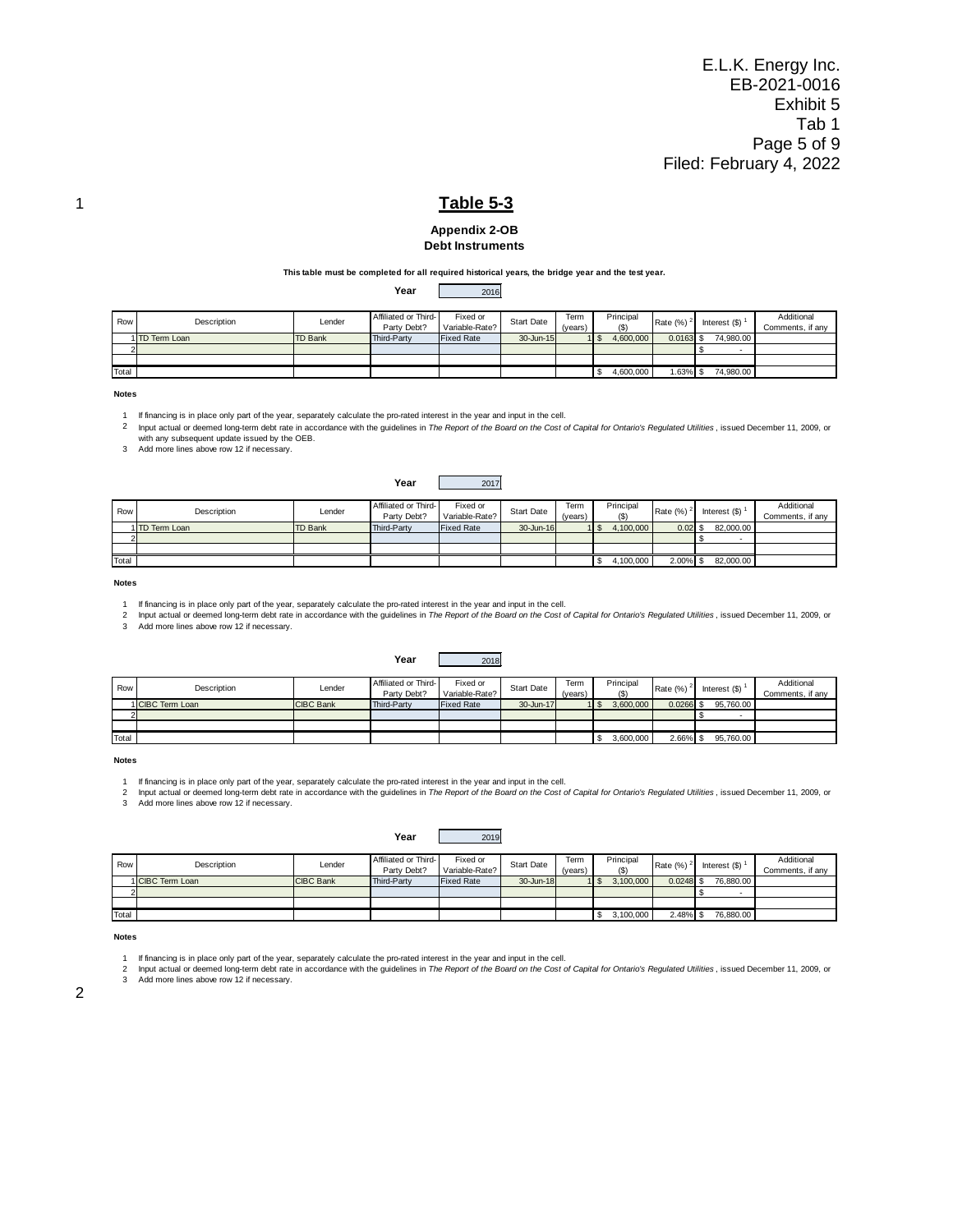E.L.K. Energy Inc. EB-2021-0016 Exhibit 5 Tab 1 Page 6 of 9 Filed: February 4, 2022

| Row   | Description      | Lender           | Affiliated or Third- | Fixed or          | <b>Start Date</b> | Term    | Principal | Rate (%)    | Interest $(S)$ | Additional       |
|-------|------------------|------------------|----------------------|-------------------|-------------------|---------|-----------|-------------|----------------|------------------|
|       |                  |                  | Party Debt?          | Variable-Rate?    |                   | (years) | (S)       |             |                | Comments, if any |
|       | 1 CIBC Term Loan | <b>CIBC Bank</b> | Third-Party          | <b>Fixed Rate</b> | $30 - Jun-19$     |         | 2.600,000 | $0.0136$ \$ | 35,360,00      |                  |
|       |                  |                  |                      |                   |                   |         |           |             |                |                  |
|       |                  |                  |                      |                   |                   |         |           |             |                |                  |
| Total |                  |                  |                      |                   |                   |         | 2,600,000 | $1.36\%$ \$ | 35,360,00      |                  |

**Year** 2020

**Notes**

1 If financing is in place only part of the year, separately calculate the pro-rated interest in the year and input in the cell.

2 3 Add more lines above row 12 if necessary. Input actual or deemed long-term debt rate in accordance with the guidelines in The Report of the Board on the Cost of Capital for Ontario's Regulated Utilities, issued December 11, 2009, or

|       |                  |                  | Year                                | 2021                       |                   |                 |                  |              |                    |                                |
|-------|------------------|------------------|-------------------------------------|----------------------------|-------------------|-----------------|------------------|--------------|--------------------|--------------------------------|
| Row   | Description      | Lender           | Affiliated or Third-<br>Party Debt? | Fixed or<br>Variable-Rate? | <b>Start Date</b> | Term<br>(years) | Principal<br>(S) | Rate (%)     | Interest $($ math) | Additional<br>Comments, if any |
|       | 1 CIBC Term Loan | <b>CIBC Bank</b> | Third-Party                         | <b>Fixed Rate</b>          | 30-Jun-20         |                 | 2,400,000        | $0.01073$ \$ | 25,752.00          |                                |
|       |                  |                  |                                     |                            |                   |                 |                  |              |                    |                                |
|       |                  |                  |                                     |                            |                   |                 |                  |              |                    |                                |
| Total |                  |                  |                                     |                            |                   |                 | 2,400,000        | 1.07%        | 25,752.00          |                                |

#### **Notes**

1 If financing is in place only part of the year, separately calculate the pro-rated interest in the year and input in the cell.

2 Input actual or deemed long-term debt rate in accordance with the guidelines in *The Report of the Board on the Cost of Capital for Ontario's Regulated Utilities* , issued December 11, 2009, or 3 Add more lines above row 12 if necessary.

| 2022<br>Year |
|--------------|
|--------------|

| Row   | Description      | Lender           | Affiliated or Third- | Fixed or          | Start Date | Term    | Principal | Rate (%)     | Interest $(S)$ | Additional       |
|-------|------------------|------------------|----------------------|-------------------|------------|---------|-----------|--------------|----------------|------------------|
|       |                  |                  | Party Debt?          | Variable-Rate?    |            | (years) | (S)       |              |                | Comments, if any |
|       | 1 CIBC Term Loan | <b>CIBC Bank</b> | Third-Party          | <b>Fixed Rate</b> | 30-Jun-21  |         | 2.400.000 | $0.0136$ \$  | 32.640.00      |                  |
|       |                  |                  |                      |                   |            |         |           |              |                |                  |
| 3     |                  |                  |                      |                   |            |         |           |              |                |                  |
|       |                  |                  |                      |                   |            |         |           |              |                |                  |
| Total |                  |                  |                      |                   |            |         | 2,400,000 | $.36\%$ \ \$ | 32,640.00      |                  |

1

### <span id="page-7-0"></span>2 **1.6 PROFIT OR LOSS ON REDEMPTION OF DEBT OR PREFERRED SHARES**

3 There is no profit or loss on redemption of debt or preferred shares.

#### <span id="page-7-1"></span>4 **1.7 NOTIONAL DEBT**

5 Notional debt is that portion of debt that results from the difference between the distributor's actual

6 long-term debt and the deemed long-term debt as derived from the calculation of regulatory rate 7 base.

8 E.L.K.'s deemed and actual long-term debt amounts are different. For the 2022 Test Year, the 9 deemed amount of long-term debt is \$7,739,732 (per Appendix 2-OA) and the actual amount of 10 long-term debt is \$2,400,000 (per Appendix 2-OB). Accordingly, E.L.K. has positive notional debt

11 of \$5,339,732. This notional debt is funded at the OEB approved Long Term Debt rate of 3.49%.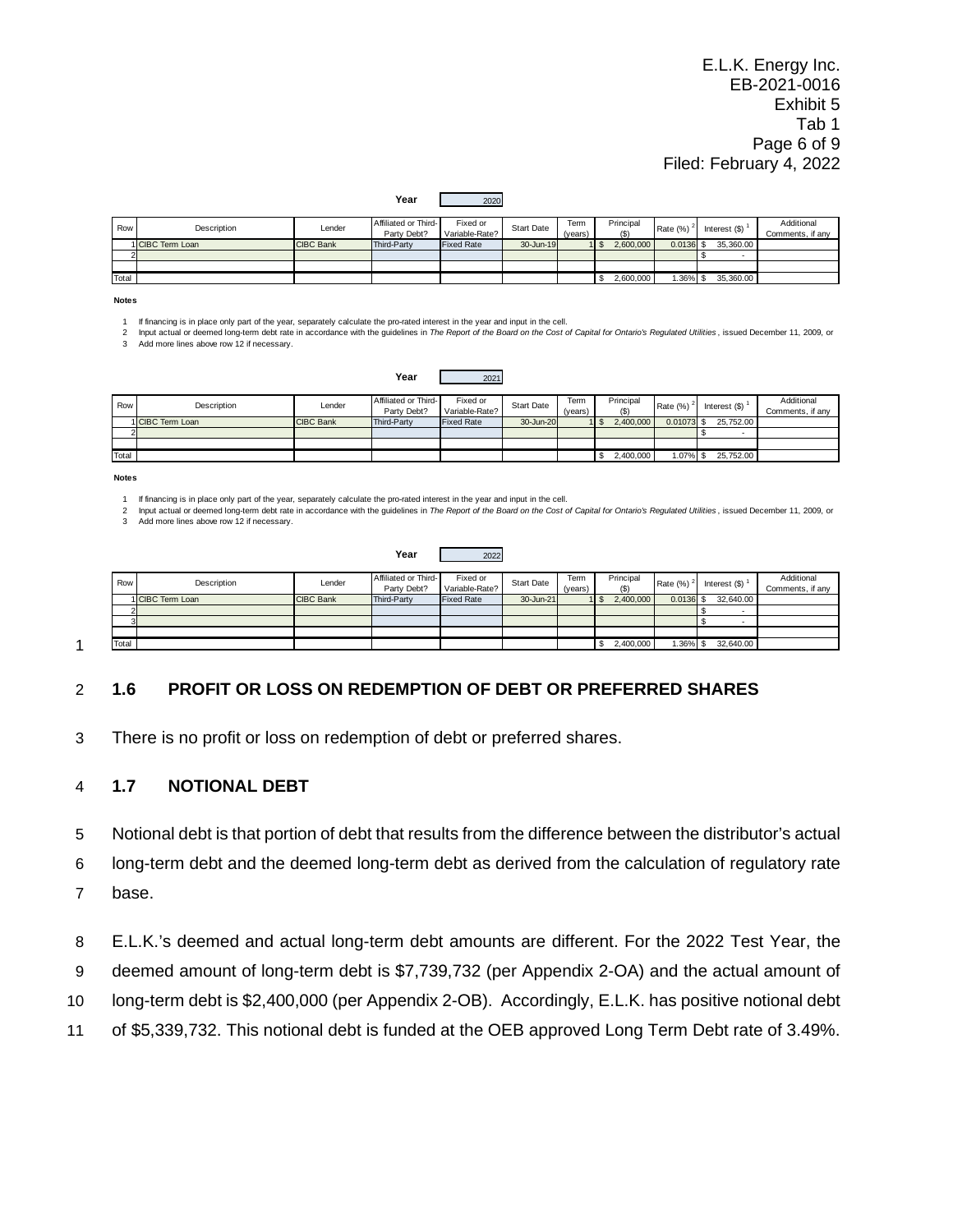E.L.K. Energy Inc. EB-2021-0016 Exhibit 5 Tab 1 Page 7 of 9 Filed: February 4, 2022

# <span id="page-8-0"></span>1 **1.8 NOT-FOR-PROFIT CORPORATIONS**

- 2 E.L.K. is a for-profit corporation. As a result, the filing requirements associated with not-for-profit
- 3 corporations are not applicable.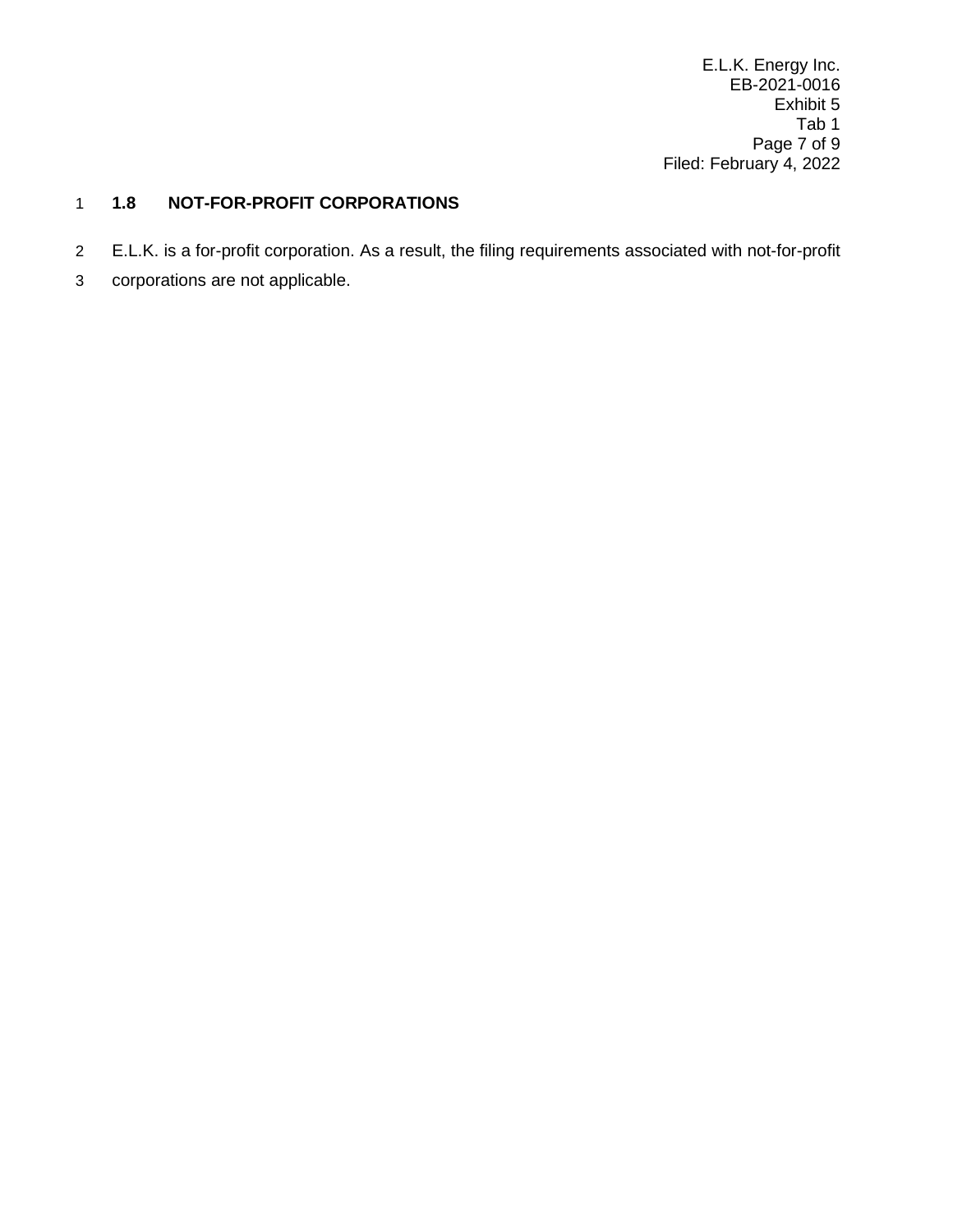E.L.K. Energy Inc. EB-2021-0016 Exhibit 5 Tab 1 Attachment 1 Page 1 of 2 Filed: February 4, 2022

January 31, 2022

E.L.K. Energy Inc 172 Forest Avenue Essex, Ontario N8M 3E4

Attention: Cheryl Tratechaud CPA, CMA, Chief Financial Officer, Director Stakeholder Relations

RE: Loan

To Whom It May Concern,

E.L.K. Energy Inc has the following capital facility with CIBC in the amount of \$2,200,000. Details of the loan are provided on page 2.

Should you have any questions, please don't hesitate to contact me.

Regards,

Blair Umeri

Blair Umeri Enclosure